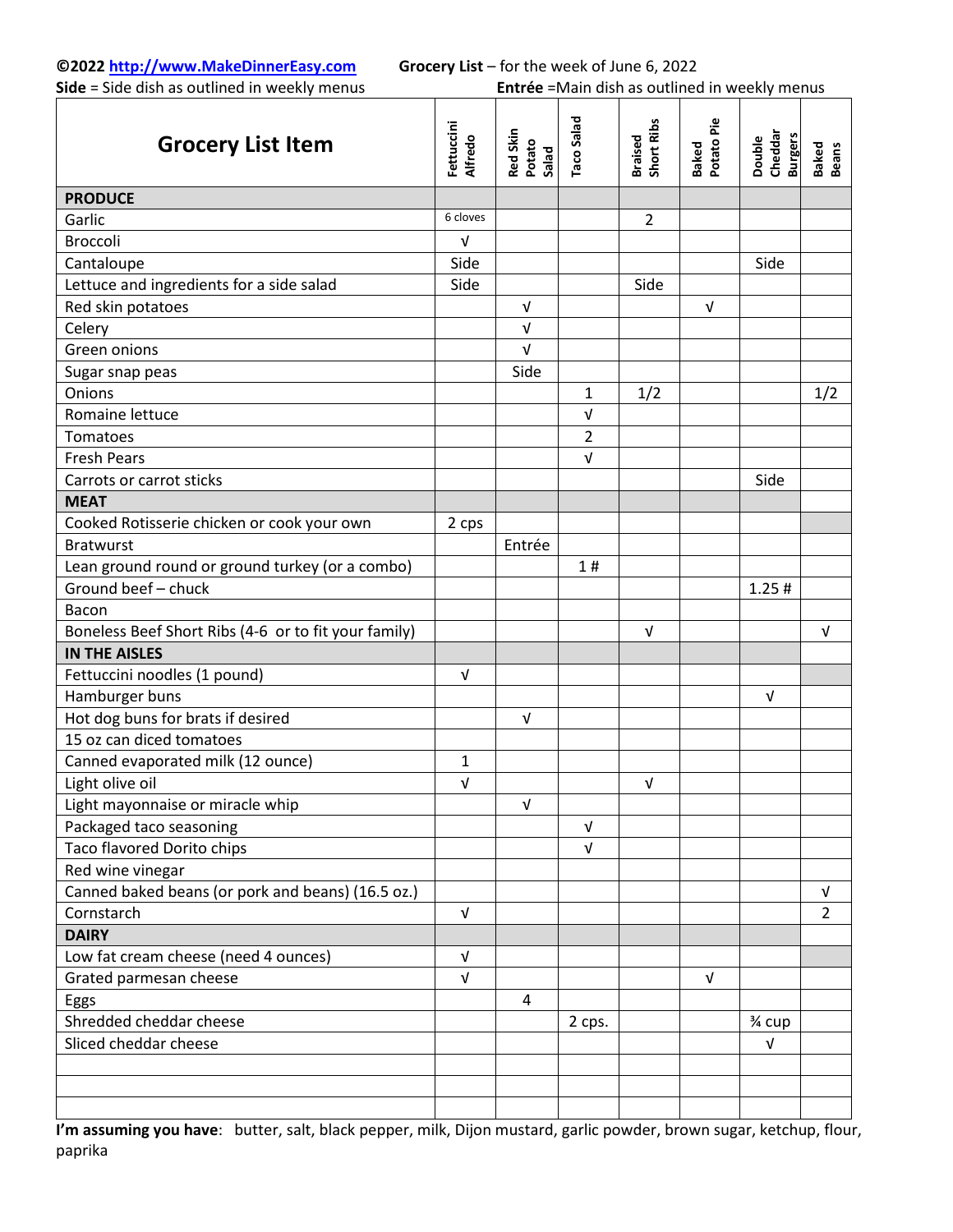#### **Make Dinner Easy Recipe Summary for the Week of June 6, 2022**

Please refer to individual recipe pages for hits, tips, and techniques

#### *Menus for This Week:*

*Fettuccini Alfredo with Chicken and Broccoli served with fresh cantaloupe wedges and a side salad Grilled Brats served with Red Skin Potato Salad and sugar snap peas Taco Salad served with fresh pear slices BBQ Meatloaf served with Baked Potato Pie and a side salad Grilled Double Cheddar Burgers served with Mom's Baked Beans, carrot sticks and cantaloupe wedges*

#### **Fettuccini Alfredo with Chicken and Broccoli**

(Prep Time: 20 minutes. Cooking Time: 20 minutes)

1 pound, dried fettuccine 1 teaspoon cornstarch 1 (12 ounce) can evaporated milk 1 Tablespoon butter 1 Tablespoon olive oil 6 cloves, garlic, minced 4 ounces low fat cream cheese ¼ teaspoon salt ¾ cup grated Parmesan cheese 2 cups cooked chicken, diced

1 cup steamed broccoli florets

1. Cook fettuccine according to package instructions or individual preference, drain and return to pot

2. Mix together cornstarch and milk and set aside (you may have to stir a bit to mix completely).

3. In a medium sized saucepan, heat olive oil and butter until butter is melted but not browned. Add garlic and sauté until tender. Add milk mixture (you may need to stir it again before adding to make sure it is well blended). Stir constantly until mixture is thickened.

4. Cut cream cheese into small cubes and add to saucepan. Stir and continue to heat on low-medium until cream cheese is melted. Add salt.

5. Steam broccoli until fork tender and warm diced chicken in microwave or on the stove.

6. When ready to serve, pour sauce over drained fettuccine, stir in Parmesan cheese, chicken and steamed broccoli. Cook's notes: Rotisserie chicken and frozen steam in the bag broccoli work fine in this recipe. The chicken and broccoli can also be omitted and the fettuccine can be served as a side dish.

#### **Red Skin Potato Salad**

2.5 pounds red skin potatoes

- 2 stalks of celery, finely diced
- 4 green onions, chopped
- 4 hard cooked eggs, diced
- ¾ cup light mayonnaise or miracle whip
- 2 Tablespoons milk
- 1 Tablespoon Dijon mustard
- ¼ teaspoon garlic powder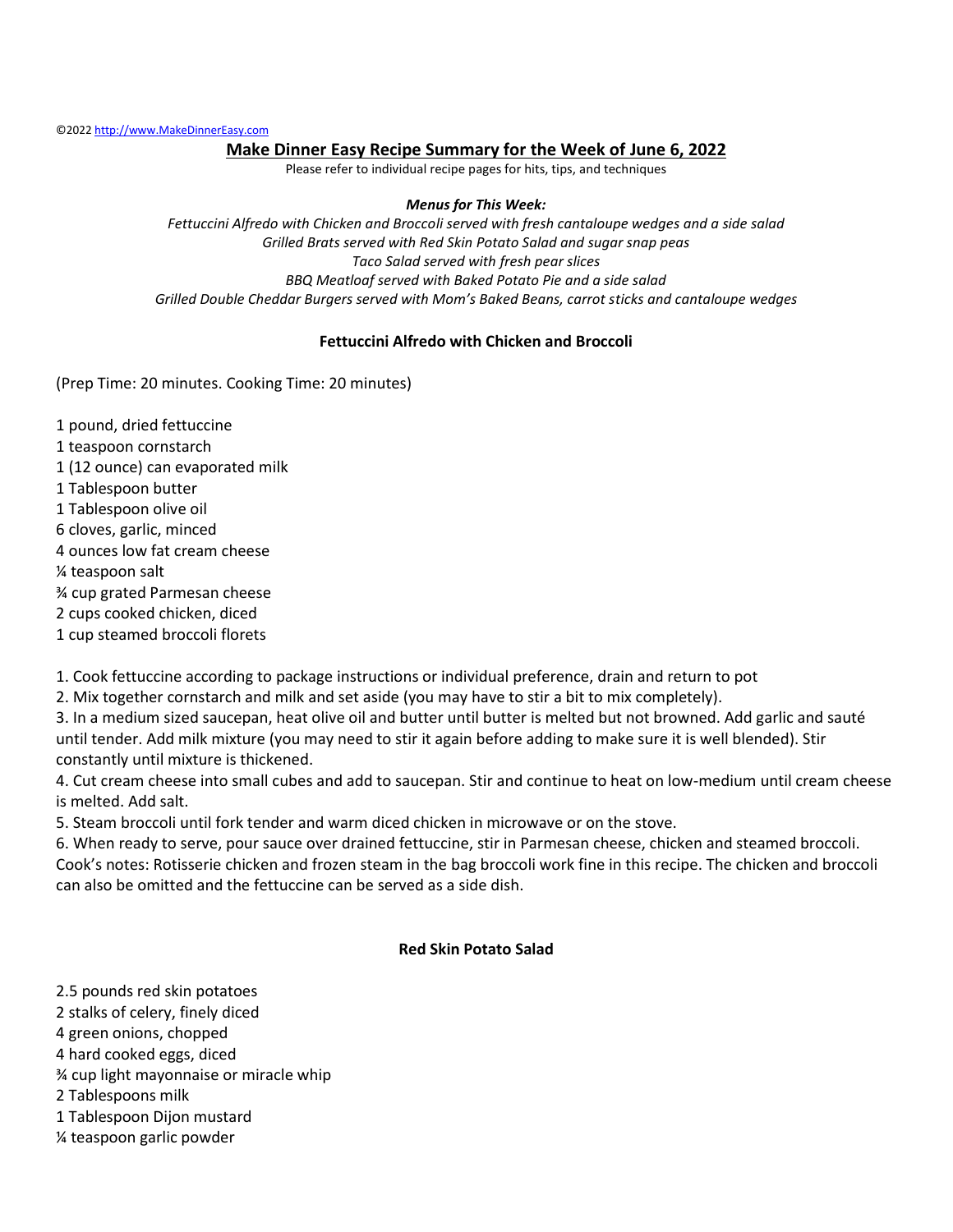½ teaspoon salt

½ teaspoons freshly ground black pepper

Scrub potatoes and remove any sprouts or dark spots with a knife. Dice potatoes (with the skin on) into bite sized dice and place potatoes in a large stock pot. Add water to the pot so that the potatoes are covered with water and have 1-2 inches of water above the potatoes. Cook over medium high heat until the potatoes are fork tender. For a medium sized dice it takes about 7 minutes after the water boils for the potatoes to be sufficiently cooked. This time may vary depending on the size of your dice. After 5 minutes, try inserting a fork every few minutes until they are done. If you overcook the potatoes you will have mashed potato salad! Drain the potatoes and run cold water over them to cool. Keep the potatoes in the strainer until fully drained and cooled.

In a large mixing bowl, combine potatoes, celery, green onions and eggs. In a separate small bowl combine the remaining ingredients. Pour this sauce over the potatoes, eggs and veggies. Toss to coat. Refrigerate and serve cold

### **Taco Salad**

Prep Time and Cooking Time: 30 minutes

1 pound, lean ground round or ground turkey 1 small onion, diced ½ package taco seasoning 6 ounces (1/2 of a large bag) of taco flavored Doritos, crushed Romaine Lettuce, chopped into small slices (I use 2-3 large heads for my family and it really tastes better chopped rather than torn) 2 tomatoes, chopped 2 cups, shredded cheddar cheese

1. Brown meat and onion until cooked well. Add taco mix and stir. Set aside.

2. Mix other ingredients in a large bowl and add meat (meat should be warm when you add it)

3. Add an amount of dressing that suits your taste and toss well (if you make the recipe below, you will have left over dressing).

For the dressing: you can use bottled Italian dressing or mix together:

¼ cup wine vinegar ¾ cup oil ½ teaspoon paprika ½ teaspoon dried oregano ½ teaspoon each, salt and pepper ½ teaspoon garlic and onion powder (or 1 clove garlic, minced) ½ teaspoon sugar ½ teaspoon mustard

## **Slow Cooker Braised Short Ribs**

Prep Time: 25 minutes. Cooking Time: 6-8 hours)

¾ cups flour

- ½ teaspoon each salt and pepper
- 1 teaspoon paprika
- 4-6 beef, boneless short ribs
- 3 Tablespoons butter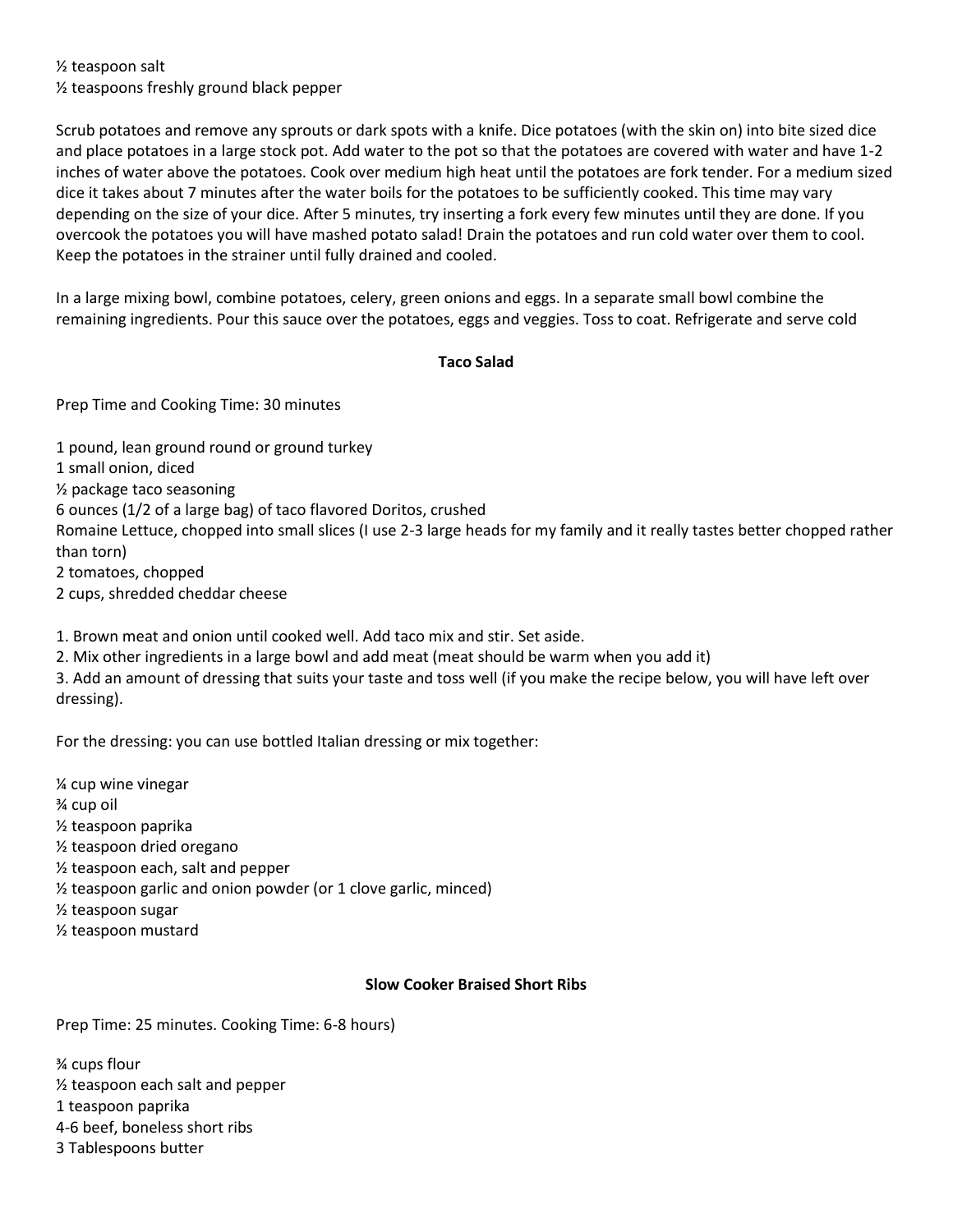2 Tablespoons olive oil ½ onion, diced 2 garlic cloves, minced 1 (15 ounce) can diced tomatoes 1 Tablespoon brown sugar

Combine flour salt & pepper and paprika in a shallow baking dish or pie plate. Dredge short ribs in flour mixture, coating all sides. Place butter and olive oil in a large skillet and place pan on medium-low heat until butter melts. Lightly shake excess flour off each rib and place ribs in pan. Brown ribs on all sides. Place ribs in bottom of a slow cooker. Without cleaning the skillet, sauté onions and garlic cloves. Drain the liquid from the tomatoes into the skillet and cook for 2-3 minutes or until liquid is reduced. Add tomatoes and sugar to the skillet and stir. Pour the tomato mixture over ribs. Cook on low for 6-8 hours. Serve over rice or pasta.

(Serves 4-6)

### **Baked Potato Pie**

Preparation Time: 10 minutes. Baking Time: 60 minutes

2 large baking potatoes or 4 large red skin potatoes with the skins on (about 1.25#)

½ teaspoon salt, divided

2 Tablespoons butter, melted and divided

4 Tablespoons Parmesan cheese, divided

Preheat oven to 375°F. Generously grease a 9" glass pie plate with butter. Sprinkle 1 Tablespoon of the Parmesan cheese on bottom of the pie plate. Cut the potatoes into ¼" slices, starting at the narrow end of the potatoes. Layer the ingredients as follows in the pie plate:

1/3 of the potatoes, placed in a circular overlapping pattern 1/3 of the butter, 1/3 of the salt and 1 Tablespoon of the Parmesan cheese

Repeat the above layering 2 more times, ending with the last of the butter, salt and cheese. Cover with foil and bake a total of 60 minutes (30 minutes with foil on and 30 with it off). After 30 minutes, remove from the oven and press down on the foil with a pot holder to compress the potatoes, and then remove the foil. Return to the oven, uncovered, for 30 additional minutes or until potatoes are hot and fully cooked.

To serve, you can either leave the potatoes in the pie plate and cut pie shaped wedges. Or, you can invert this potato pie onto a plate, and then cut into pie shaped wedges.

Serves 6-8 Leftovers are great for breakfast!

## **Grilled Double Cheddar Burgers**

1 .25 pounds ground chuck 2 Tablespoons ketchup ¾ teaspoon, salt ¼ teaspoon, black pepper ¾ cup grated cheddar cheese 4 slices, cheddar cheese